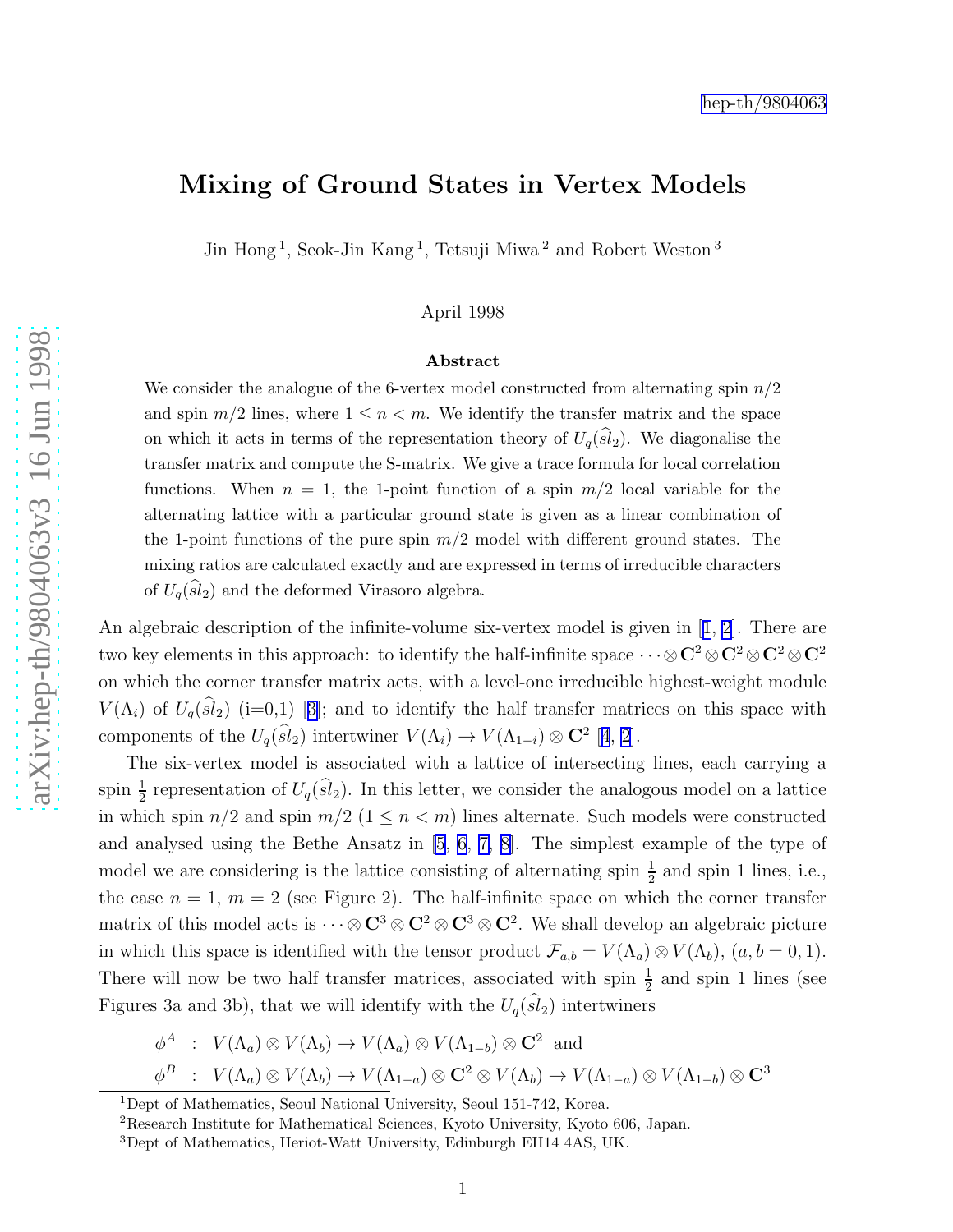respectively. The full space  $\cdots C^3 \otimes C^2 \otimes C^3 \otimes C^2 \otimes C^3 \otimes C^2 \otimes \cdots$  will then be identified with the level zero module  $\mathcal{F}_{a,b} \otimes \mathcal{F}_{a,b}^*$ .

We develop such a picture for the general case  $(1 \leq n \leq m)$ , and construct the full transfer-matrix in terms of the intertwiners  $\phi^A$  and  $\phi^B$  and their duals. We diagonalise the transfer matrix, and find a pseudo-particle spectrum consisting of only spin 0 and spin  $\frac{1}{2}$ states.Such a spectrum was observed in the case  $n = 1, m = 2$  in [[7\]](#page-11-0). We compute the S-matrix for these excitations, and give a trace formula for local correlation functions of the theory.

Using our algebraic picture, we show that the 1-point function of a spin  $n/2$  variable is equal to that in the pure spin  $n/2$  lattice when the ground states of the two different lattices are chosen correctly. However, we also show that the 1-point function of a spin  $m/2$  variable is a linear combination of the ones for the pure spin  $m/2$  lattice corresponding to different ground states. We call this result a mixing of ground states.

After this brief introduction to some of our results, we will now define our alternating spin vertex model in some more detail. First of all, the Boltzmann weights are specified by the R-matrix  $R^{(k,l)}(\zeta_1/\zeta_2) : V_{\zeta_1}^{(k)} \otimes V_{\zeta_2}^{(l)} \to V_{\zeta_1}^{(k)} \otimes V_{\zeta_2}^{(l)}$  $V^{(l)}_{\zeta_2}$ , where  $V^{(k)}_{\zeta} \simeq \mathbf{C}^{k+1}$  is the  $U_q(\widehat{sl}_2)$ principal evaluation module, with weight vectors  $u_i^{(k)}$  $i_i^{(k)}$  $(i = 0, \dots, k)$ , given in [[9\]](#page-11-0). We fix the normalisation such that  $R^{(k,l)}(\zeta) = \bar{R}^{(k,l)}(\zeta)/\kappa^{(k,l)}(\zeta)$ , where  $\bar{R}^{(k,l)}(\zeta)(u_0^{(k)} \otimes u_0^{(l)})$  $\binom{(l)}{0} = (u_0^{(k)}\otimes$  $u_0^{(l)}$  $\binom{u}{0}$ , and

$$
\kappa^{(k,l)}(\zeta) = \zeta^{\min(k,l)} \frac{(q^{2+k+l}\zeta^2 \, ; \, q^4)_{\infty} (q^{2+|k-l|}\zeta^{-2} \, ; \, q^4)_{\infty}}{(q^{2+k+l}\zeta^{-2} \, ; \, q^4)_{\infty} (q^{2+|k-l|}\zeta^2 \, ; \, q^4)_{\infty}}.
$$

With this normalisation, the partition function per unit site of our lattice model will be 1.

A lattice vertex associated with the intersection of a spin  $k/2$  and spin  $l/2$  line has 6 variables attached to it: spin variables  $i, i' = (0, \dots, k)$  and  $j, j' = (0, \dots, l)$ , and spectral parameters  $\zeta_1, \zeta_2 \in \mathbf{C}$ . A Boltzmann weight  $R^{(k,l)}(\zeta)_{i',l}^{i,j}$  $i,j'_{i',j'}$  (with  $\zeta = \zeta_1/\zeta_2$ ) is attached to the following configuration of these variables:

Figure 1

$$
j' \leftarrow \begin{array}{c} i \\ \zeta_1 \\ \zeta_2 \\ \zeta_3 \\ i' \end{array}
$$

We choose to restrict our parameters to the region  $-1 < q < 0, 1 < \zeta < (-q)^{-1}$ . With this restriction, the weights  $R^{(k,l)}(\zeta)_{i',l}^{i,j}$  $i_{i',j'}^{i,j}$  with  $k \leq l$  that are of the lowest order, and are larger than all other weights of higher order, are all those that obey the requirement  $k \leq i + j \leq l$ ,  $i' = k - i$ ,  $j' = j + 2i - k$ . For example, if  $k = 1$  and  $l = 2$ , the largest Boltzmann weights will be  $R^{(1,2)}(\zeta)_{1,0}^{0,1}$  $^{0,1}_{1,0}, R^{(1,2)}(\zeta)^{0,2}_{1,1}$  $^{0,2}_{1,1}$ ,  $R^{(1,2)}(\zeta)^{1,0}_{0,1}$  $_{0,1}^{1,0}$ , and  $R^{(1,2)}(\zeta)_{0,2}^{1,1}$  $^{1,1}_{0,2}$ .

Now consider the finite periodic lattice constructed by alternating  $2M$  spin  $n/2$  with  $2M$ spin  $m/2$  lines in both the horizontal and vertical directions. Such a lattice with  $M = 2$  is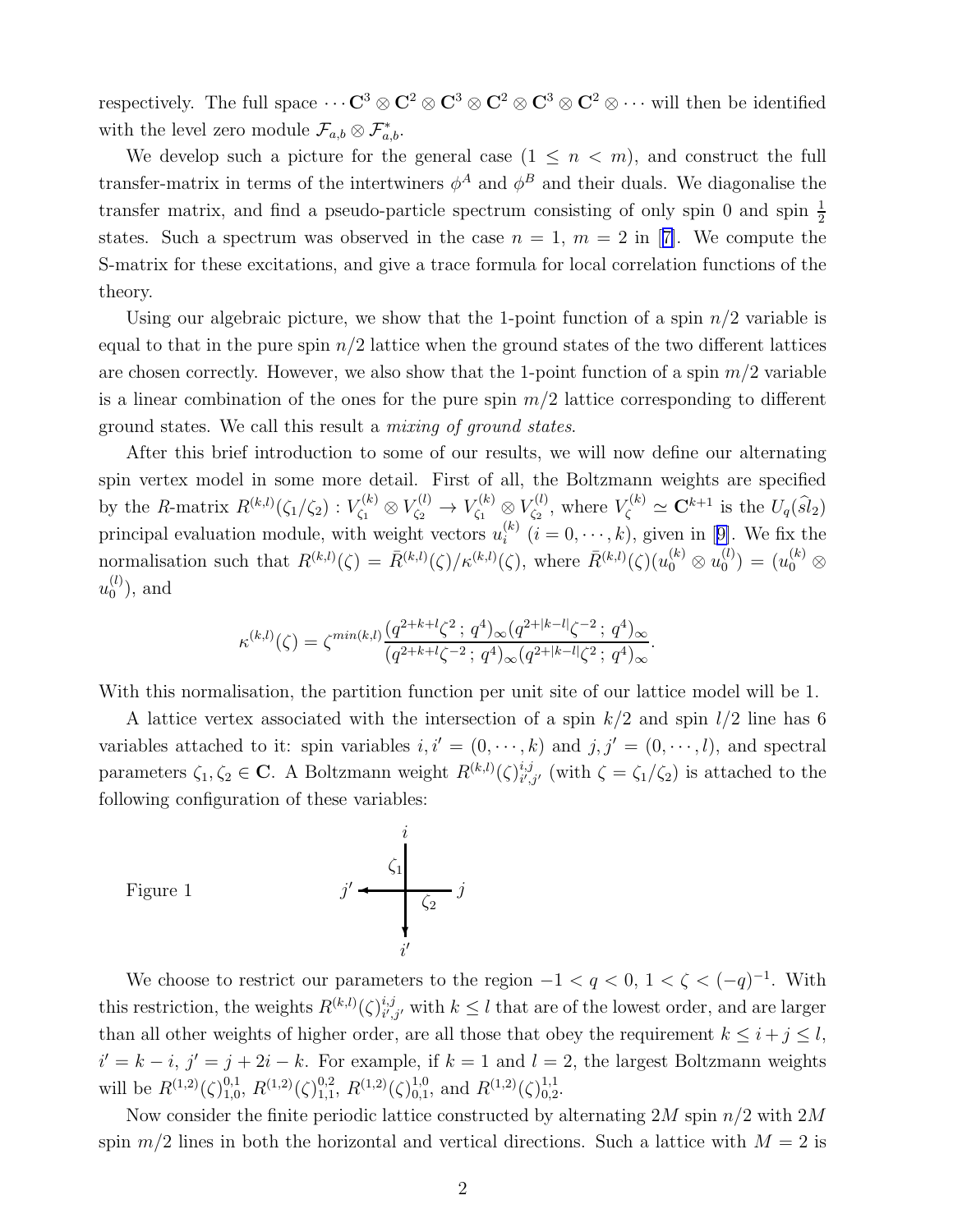shown in Figure 2. In this figure, solid lines represent spin  $n/2$  lines, and dotted lines spin  $m/2$  lines. The vertical lines have spectral parameter  $\zeta$ , and horizontal lines have a spectral paramater equal to 1. We place two horizontal and two vertical spin  $n/2$  lines next to each other at the centre of the lattice, and two vertical and two horizontal spin  $m/2$  lines lines next to each other at the boundaries. We do this purely to simplify the discussion of the spaces on which the corner transfer matrices act. The order of the spin  $n/2$  and spin  $m/2$ lines can be switched to a uniform alternating pattern by using the Yang-Baxter equation.

| $j_1$                                 | $\it i$                            | j                                              | $\it i$                            | $\overline{i}$                       | $\overline{j}$                              | $\overline{i}$                   |                                       |                |
|---------------------------------------|------------------------------------|------------------------------------------------|------------------------------------|--------------------------------------|---------------------------------------------|----------------------------------|---------------------------------------|----------------|
| $j_1$ $_{\bar{j}_1}$                  | $\overline{j}_1$<br>$\overline{i}$ | $\boldsymbol{j}$<br>$\vdots$<br>$\overline{j}$ | $\overline{j}$<br>$\overline{i}$   | $j_1\,$<br>$\dot{i}$                 | $\mathbf{I}$<br>$\overline{j}$<br>$\dot{j}$ | $\boldsymbol{j}$<br>i            | $\frac{j_1}{j_2}$<br>$\overline{j}_1$ | $j_1$          |
| f.<br>$\it i$<br>$\boldsymbol{j}$     | $\overline{i}$<br>$\boldsymbol{i}$ | $\it i$<br>$j_1$                               | $\overline{i}$<br>$\boldsymbol{i}$ | $\it i$<br>$\overline{i}$            | $\overline{i}$<br>$\overline{j}_1$          | $\it i$<br>$\overline{i}$        | $\overline{i}$<br>$\overline{j}$      | $\dot{i}$      |
| $\boldsymbol{j}$<br>$\overline{j}$    | $\overline{j}$<br>$\overline{i}$   | $j_1$ $_{\bar{j}_1}$                           | $\bar{j}_1$ $_{\bar{i}}$           | $\boldsymbol{j}$<br>$\boldsymbol{i}$ | $\overline{j}_1$<br>I<br>$j_1\,$            | $\ensuremath{j_{1}}$<br>i        | $\overline{j}$<br>$\boldsymbol{j}$    | $\dot{j}$      |
| $\it i$<br>$j_{\rm 1}$                | $\overline{i}$<br>$\boldsymbol{i}$ | $\begin{bmatrix} j \end{bmatrix}$<br>$\it i$   | $\overline{i}$<br>$\it i$          | $\it i$<br>$\overline{i}$            | $\overline{i}$<br>$\overline{j}$            | $\it i$<br>$\overline{i}$        | $\overline{i}$<br>$\overline{j}_1$    | i              |
| $\overline{i}$<br>$\overline{j}$      | $\it i$<br>$\overline{i}$          | $\overline{i}$<br>$\overline{j}_1$             | $\it i$<br>$\overline{i}$          | $\overline{i}$<br>$\boldsymbol{i}$   | $\it i$<br>$j_1$                            | $\overline{i}$<br>i              | $\it i$<br>$\boldsymbol{j}$           | $\overline{i}$ |
| $\frac{1}{j}$<br>$\boldsymbol{j}$     | $\boldsymbol{j}$<br>$\dot{i}$      | $\bar{j_1}$<br>$\frac{1}{j_1}$                 | $\ensuremath{j}_1$<br>$\dot{i}$    | $\overline{j}$<br>$\overline{i}$     | $\overline{j}_1$<br>$j_1\,$                 | $\bar{j_1}$<br>$\overline{i}$    | $\boldsymbol{j}$<br>$\overline{j}$    | $\overline{j}$ |
| $\overline{i}$<br>$\overline{j}_1$    | $\it i$<br>$\overline{i}$          | $\overline{i}$<br>i<br>$\overline{j}$          | $\boldsymbol{i}$<br>$\overline{i}$ | $\overline{i}$<br>$\dot{i}$          | $\it i$<br>$\boldsymbol{j}$                 | $\overline{i}$<br>$\dot{i}$      | $\it i$<br>$j_1\,$                    | $\overline{i}$ |
| $\bar{j_1}$<br>$\frac{j_1}{\sqrt{2}}$ | $j_1\,$<br>$\dot{i}$               | $\overline{j}$<br>i<br>$\boldsymbol{j}$        | $\boldsymbol{j}$<br>$\dot{i}$      | $\bar{j_1}_{\bar{i}}$ )              | $\boldsymbol{j}$<br>$\overline{j}$          | $\overline{j}$<br>$\overline{i}$ | $j_1$<br>$\overline{j}_1$             | $\bar{j_1}$    |

Figure 2

There are  $(n+1)(m-n+1)$  degenerate ground states of the vertex model associated with this lattice (by a ground state, we mean a configuration that contributes maximally to the partition function sum). The values of the spin variables in different ground states are shown in Figure 2, in which we use the notation  $j_1 = m + n - (2i + j)$ ,  $\overline{i} = n - i$ ,  $\overline{j} = m - j$ ,  $\bar{j}_1 = m - j_1$ . There is a different ground state corresponding to each choice of the pair of integers  $0 \le i \le n$ ,  $0 \le j \le m$  that obey the requirement  $n \le i + j \le m$ . We label such a ground state by the integers  $0 \le a \le m - n$  and  $0 \le b \le n$  defined by  $a = m - i - j$ and  $b = n - i$ . We are interested in the infinite-volume limit of this lattice taken as follows: instead of having periodic boundary conditions, we fix the spins at the boundaries of the lattice to be equal to one of these ground states. We label the partition function by  $Z_{a,b}^M$ , and consider this lattice in the limit  $M \to \infty$ .

The infinite lattice so defined may be split into four quadrants. The associated corner transfer matrices are labelled  $A_{NW}(\zeta), A_{SW}(\zeta), A_{SE}(\zeta)$  and  $A_{NE}(\zeta)$ . A path is defined as  $|p\rangle = p(s), (s > 0)$ , where  $p(s)$  is the value of the spin variable on the s-th line (our convention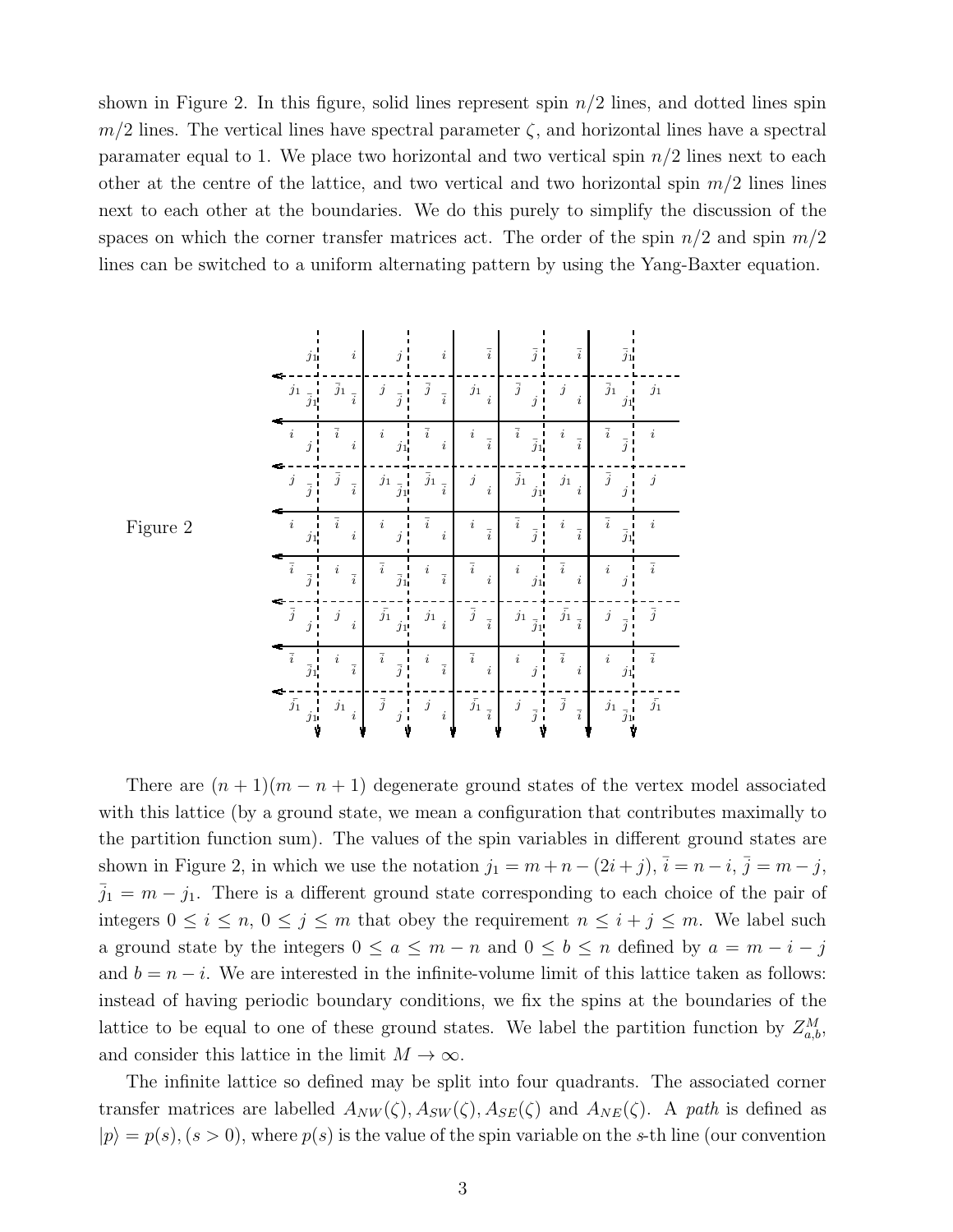is that s increases from east to west, and from south to north).  $A_{NW}(\zeta)$  acts on the path space  $P_{a,b}$  defined by

$$
P_{a,b} = \{|p\rangle | p(s) = \bar{p}(s; a, b), s \gg 0\}, \text{ where,}
$$

$$
\bar{p}(s; a, b) = \begin{cases} n-b & \text{if } s \text{ is odd;} \\ m-n-a+b & \text{if } s \equiv 2 \text{ mod } 4; \\ a+b & \text{if } s \equiv 4 \text{ mod } 4. \end{cases}
$$

We have  $A_{NW}(\zeta) : P_{a,b} \to P_{a,b}$ ,  $A_{SW}(\zeta) : P_{a,b} \to P_{m-n-a,n-b}$ ,  $A_{SE}(\zeta) : P_{m-n-a,n-b} \to$  $P_{m-n-a,n-b}$ , and  $A_{NE}(\zeta): P_{m-n-a,n-b} \to P_{a,b}$ . In fact, using the crossing symmetry of the R-matrix, we can write

$$
A_{SW}(\zeta) = SA_{NW}(-q^{-1}\zeta^{-1}), \quad A_{SE}(\zeta) = SA_{NW}(\zeta)S, \quad A_{NE}(\zeta) = A_{NW}(-q^{-1}\zeta^{-1})S.
$$

Here  $S: P_{a,b} \to P_{m-n-a,n-b}$  is the operator defined by

$$
p(s) \longmapsto \begin{cases} n - p(s), & \text{if } s \text{ is odd;} \\ m - p(s), & \text{if } s \text{ is even.} \end{cases}
$$

Baxter'sarguement [[10\]](#page-11-0) then implies that we have  $A_{NW}(\zeta) = (\text{const}) \zeta^{-H_{CTM}}$ , where  $H_{CTM}$  is independent of  $\zeta$  and has a non-negative integer spectrum. The partition function in the infinite lattice is

$$
Z_{a,b} = \text{Tr}_{P_{a,b}}(A_{NE}(\zeta)A_{SE}(\zeta)A_{SW}(\zeta)A_{NW}(\zeta)) \propto \text{Tr}_{P_{a,b}}(q^{2H_{CTM}}).
$$

The next step is to understand the path space  $P_{a,b}$  in terms of the representation theory of  $U_q(sl_2)$ . The  $U_q(sl_2)$  modules relevant to our discussion are the level  $\ell > 0$  irreducible highest weight modules  $V(\lambda_r^{(\ell)})$ . These are generated by the level  $\ell$  highest weight vector  $v_{\lambda_r^{(\ell)}}(\lambda_r^{(\ell)})$  $r\Lambda_1 + (\ell - r)\Lambda_0$ ,  $0 \le r \le \ell$ ), which obeys  $e_1v_{\lambda_r^{(\ell)}} = e_0v_{\lambda_r^{(\ell)}} = f_1^{r+1}v_{\lambda_r^{(\ell)}} = f_0^{\ell-r+1}v_{\lambda_r^{(\ell)}} = 0$ . We use a grading element D which acts on  $V(\lambda_r^{(\ell)})$  as  $D(f_{i_1}f_{i_2}\cdots f_{i_N}v_{\lambda_r^{(\ell)}})=N(f_{i_1}f_{i_2}\cdots f_{i_N}v_{\lambda_r^{(\ell)}}).$ Labelling  $\mathcal{H}_{a,b} = V(\lambda_a^{(m-n)}) \otimes V(\lambda_b^{(n)})$  $b^{(n)}_b$ , we conjecture that we can identify  $P_{a,b} = \mathcal{H}_{a,b}$  and  $H_{CTM} = D$ . We have a proof of this identification in the  $q \to 0$  limit, but omit it here for lack of space.

Now we come to the identification of half transfer matrices. There are two half transfer matrices for our lattice, associated with the insertion of half-infinite spin  $n/2$  and spin  $m/2$ lines respectively (see Figures 3a and 3b).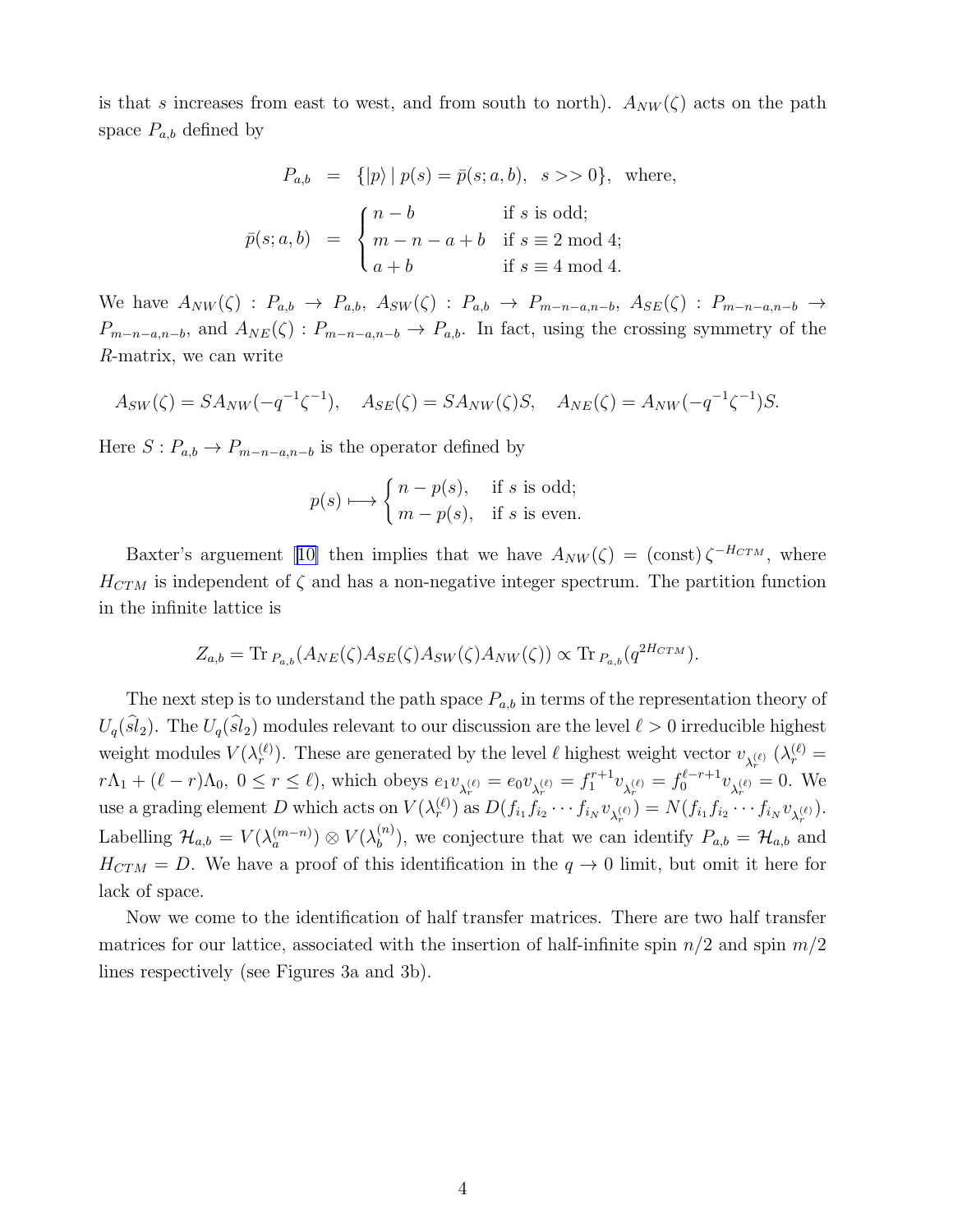<span id="page-4-0"></span>

We shall identify these with certain components of the following intertwiners:

$$
\begin{array}{rcl}\n\phi^A(\zeta) & \colon & V(\lambda_a^{(m-n)}) \otimes V(\lambda_b^{(n)}) \quad \to & V(\lambda_a^{(m-n)}) \otimes V(\sigma(\lambda_b^{(n)})) \otimes V_{\zeta}^{(n)}, \\
\phi^B(\zeta) & \colon & V(\lambda_a^{(m-n)}) \otimes V(\lambda_b^{(n)}) \quad \to & V(\sigma(\lambda_a^{(m-n)})) \otimes V_{\zeta}^{(m-n)} \otimes V(\lambda_b^{(n)}) \\
& \to & V(\sigma(\lambda_a^{(m-n)})) \otimes V(\sigma(\lambda_b^{(n)})) \otimes V_{\zeta}^{(m)},\n\end{array}
$$

where  $\sigma$  exchanges the fundamental weights  $\Lambda_0 \leftrightarrow \Lambda_1$ . These intertwiners are in turn defined in terms of the more elementary intertwiner

$$
\Phi^{(k,k+\ell)}(\zeta) : V_{\zeta}^{(k)} \otimes V(\lambda_r^{(\ell)}) \to V(\sigma(\lambda_r^{(\ell)})) \otimes V_{\zeta}^{(k+\ell)}, \quad k, \ell \ge 1. \tag{1}
$$

We define  $\Phi^{(0,\ell)}(\zeta)$  as the intertwiner  $V(\lambda_r^{(\ell)}) \to V(\sigma(\lambda_r^{(\ell)})) \otimes V_{\zeta}^{(\ell)}$  $\zeta^{(t)}$ . We define the components of  $\Phi^{(k,k+\ell)}(\zeta)$  by

$$
\Phi^{(k,k+\ell)}(u_i^{(k)} \otimes v) = \sum_{j=0}^{k+\ell} \Phi_{i,j}^{(k,k+\ell)}(v) \otimes u_j^{(k+\ell)}; \qquad v \in V(\lambda_r^{(\ell)}).
$$

The normalisation of  $\Phi^{(k,k+\ell)}(\zeta)$  is fixed by the requirement

$$
\langle \sigma(\lambda_r^{(\ell)})|\Phi_{0,\ell-r}^{(k,k+\ell)}(\zeta)|\lambda_r^{(\ell)}\rangle=1.
$$

The intertwiner  $\Phi^{(k,k+\ell)}(\zeta)$  is the generalisation to level  $\ell \geq 1$  of the intertwiner introduced by Nakayashiki [\[11\]](#page-11-0); its crystal limit was considered in [\[12\]](#page-11-0) and [\[13\]](#page-11-0)(see also [[9\]](#page-11-0)).  $\Phi^{(k,k+\ell)}(\zeta)$ has the following properties:

$$
\xi^{-D}\Phi_{i,j}^{(k,k+\ell)}(\zeta)\,\xi^D = \Phi_{i,j}^{(k,k+\ell)}(\zeta/\xi)
$$
\n
$$
g^{(k,k+\ell)}\sum_{j=0}^{k+\ell}\Phi_{i,j}^{(k,k+\ell)}(-q^{-1}\zeta)\Phi_{k-i',k+\ell-j}^{(k,k+\ell)}(\zeta) = \delta_{i,i'},
$$
\n
$$
(2)
$$

where  $g^{(k,k+\ell)} = (q^{2k+2} \,; \, q^4)_{\infty}/(q^{2(k+\ell)+2} \,; \, q^4)_{\infty}.$ 

If  $v \otimes v' \in V(\lambda_a^{(m-n)}) \otimes V(\lambda_b^{(n)})$  $\phi^{(n)}_b$ , then we define  $\phi^A(\zeta)$  and  $\phi^B(\zeta)$  by

$$
\phi^{A}(v \otimes v') = \sum_{j=0}^{n} \phi_{j}^{A}(v \otimes v') \otimes u_{j}^{(n)}, \quad \phi_{j}^{A}(v \otimes v') = v \otimes \Phi_{j}^{(0,n)}v', \phi^{B}(v \otimes v') = \sum_{j=0}^{m} \phi_{j}^{B}(v \otimes v') \otimes u_{j}^{(m)}, \quad \phi_{j}^{B}(v \otimes v') = \sum_{j'=0}^{m-n} \Phi_{j'}^{(0,m-n)}v \otimes \Phi_{j',j}^{(m-n,m)}v'.
$$
\n(3)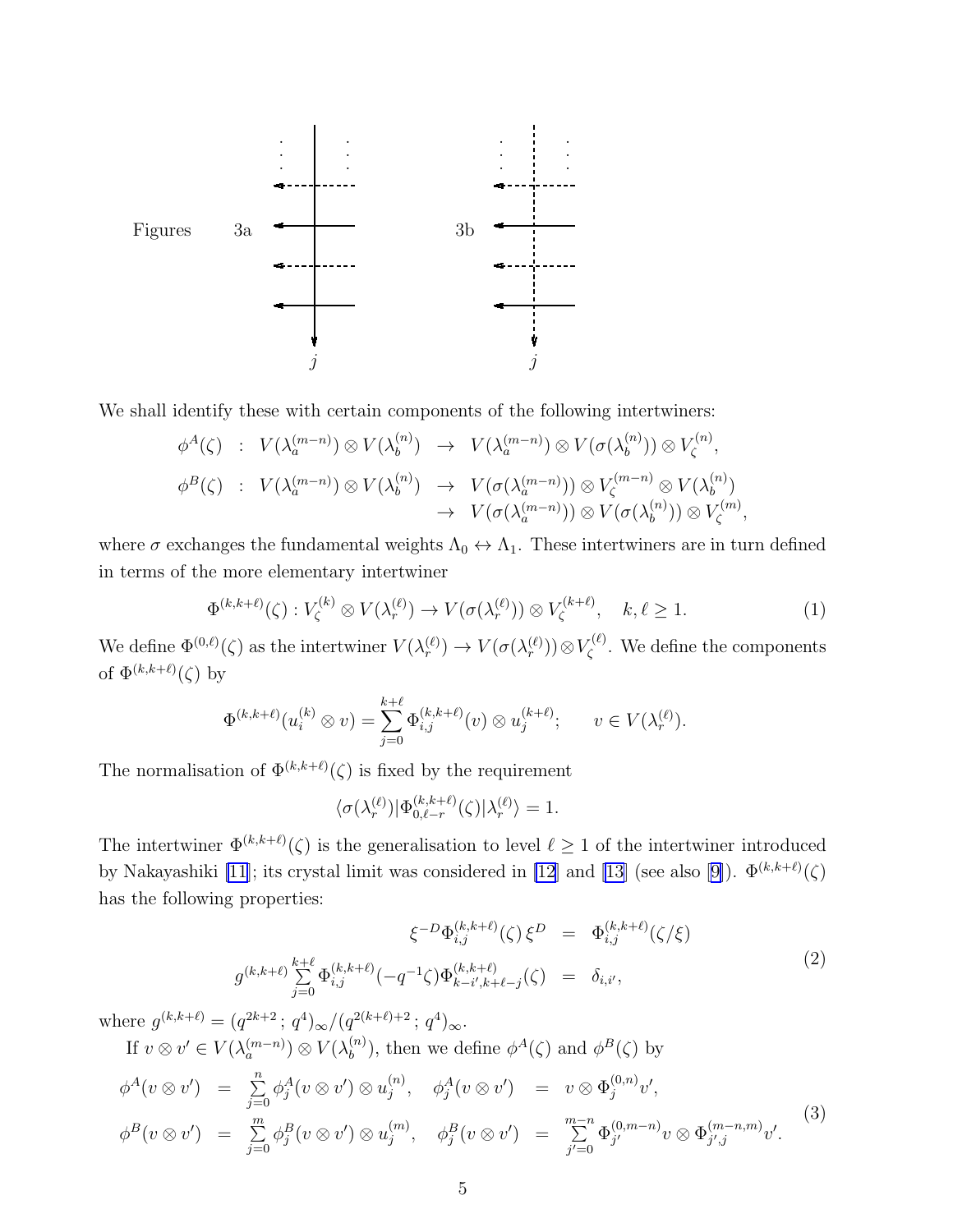<span id="page-5-0"></span>Here, for clarity, we have suppressed the  $\zeta$  dependence of all our intertwiners. It is the components  $\phi_j^A(\zeta), (j = 0, \dots, n)$ , and  $\phi_j^B(\zeta), (j = 0, \dots, m)$ , that we identify with the lattice insertions shown in Figures 3a and 3b respectively.

Now define  $\mathcal{H} = \sum$  $\sum_{a,b} \mathcal{H}_{a,b}$  with  $0 \le a \le m-n$  and  $0 \le b \le n$ , and  $\mathcal{F} = \mathcal{H} \otimes \mathcal{H}^*$ . We shall identify  $\mathcal F$  with the space on which our full transfer matrix acts. Note that we can view  $\mathcal F$  as a linear map on H via the canonical identification  $\mathcal{H} \otimes \mathcal{H}^* \simeq \text{End}(\mathcal{H})$ . The dual space  $\mathcal{F}^*$  is defined via  $\langle f|g\rangle = \text{Tr}_{\mathcal{H}}(f \circ g)$ . The transfer matrix itself is defined as  $\mathcal{T}(\zeta) = T^B(\zeta) \circ T^A(\zeta)$ , where  $T^A(\zeta)$  and  $T^B(\zeta)$  represent the insertion of double-infinite vertical spin  $n/2$  and spin  $m/2$  lines respectively. They are given by

$$
T^{A}(\zeta) = \sum_{j=0}^{n} T_{j}^{A}(\zeta), \quad T_{j}^{A}(\zeta) = g^{(0,n)} \phi_{j}^{A}(\zeta) \otimes \phi_{n-j}^{A}(\zeta)^{t},
$$
  
\n
$$
T^{B}(\zeta) = \sum_{j=0}^{m} T_{j}^{B}(\zeta), \quad T_{j}^{B}(\zeta) = g^{(0,m)} \phi_{j}^{B}(\zeta) \otimes \phi_{m-j}^{B}(\zeta)^{t},
$$
\n(4)

where  $t$  denotes the transpose. The motivation for the identification of the full space and for the definition of the transfer matrices is essentially the same as that described in[[2\]](#page-11-0).

A vacuum state is a maximal eigenstate of  $\mathcal{T}(\zeta)$ . There are  $(n+1)(m-n+1)$  degenerate vacua, labelled as  $|{\rm vac}\rangle_{a,b} \in \mathcal{H}_{a,b} \otimes \mathcal{H}_{a,b}^*$ , with  $0 \le a \le m-n, 0 \le b \le n$ . We conjecture that, expressed as an element of End  $(\mathcal{H})$ , the vacuum  $|vac\rangle_{a,b}$  and its dual  $a,b$  (vac) are given by

$$
|\text{vac}\rangle_{a,b} = (\chi_a^{(m-n)} \chi_b^{(n)})^{-\frac{1}{2}} (-q)^D \pi_{a,b}, \quad a,b \langle \text{vac} | = (\chi_a^{(m-n)} \chi_b^{(n)})^{-\frac{1}{2}} \pi_{a,b} (-q)^D.
$$

Here,  $\chi_r^{(\ell)} = \text{Tr}_{V(\lambda_r^{(\ell)})}(q^{2D})$ , and  $\pi_{a,b}$  is the projector  $\mathcal{H} \to \mathcal{H}_{a,b}$ . Using the definitions [\(3](#page-4-0)) and (4),and properties ([2\)](#page-4-0), it is then simple to show that  $\mathcal{T}(\zeta)|\text{vac}\rangle_{a,b} = |\text{vac}\rangle_{m-n-a,b}$ .

In order to consider other eigenstates of  $\mathcal{T}(\zeta)$  apart from the vacua, we must first introduce some more intertwiners. On the level  $\ell$  irreducible highest weight modules, we have

$$
\Psi^{*s}(\xi) : V_{\xi}^{(1)} \otimes V(\lambda_r^{(\ell)}) \to V(\lambda_{r+s}^{(\ell)}),
$$
  

$$
\Phi^{s}(\xi) : V(\lambda_r^{(\ell)}) \to V(\lambda_{r+s}^{(\ell)}) \otimes V_{\xi}^{(1)},
$$

where  $s = \pm 1$  (or  $\pm$  for short). For  $v \in V(\lambda_r^{(\ell)})$ , we define components by

$$
\Psi^{* \pm}(u_{\varepsilon}^{(1)} \otimes v) = \Psi_{\varepsilon}^{* \pm}(v), \quad (\varepsilon = 0, 1),
$$
  

$$
\Phi^{\pm}(v) = \sum_{\varepsilon=0}^{1} \Phi_{\varepsilon}^{\pm}(v) \otimes u_{\varepsilon}^{(1)},
$$

where we again suppress the  $\xi$  dependence. We fix the normalisation of these intertwiners to be

$$
\begin{array}{rcl}\n\langle \lambda_{r-1}^{(\ell)} | \Psi_1^{*-}(\xi) | \lambda_r^{(\ell)} \rangle & = & 1, \quad \langle \lambda_{r+1}^{(\ell)} | \Psi_0^{*+}(\xi) | \lambda_r^{(\ell)} \rangle = 1, \\
\langle \lambda_{r-1}^{(\ell)} | \Phi_0^{-}(\xi) | \lambda_r^{(\ell)} \rangle & = & 1, \quad \langle \lambda_{r+1}^{(\ell)} | \Phi_1^{+}(\xi) | \lambda_r^{(\ell)} \rangle = 1.\n\end{array}
$$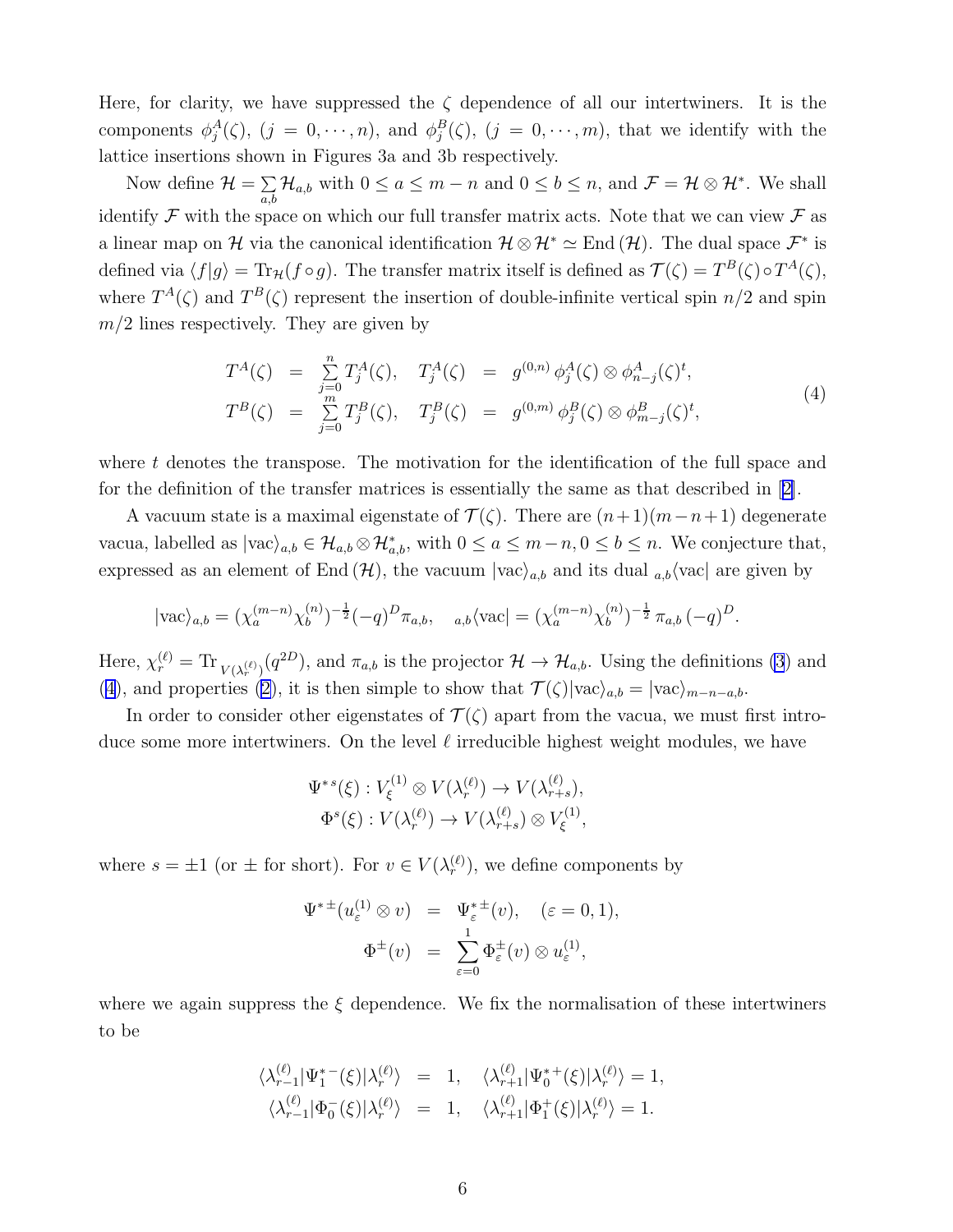<span id="page-6-0"></span>They have the following commutation relations with the intertwiner  $\Phi^{(k,l)}(\zeta)$  defined in equation([1\)](#page-0-0):

$$
\Phi_{i,j}^{(k,l)}(\zeta)\Psi_{\varepsilon}^{*+}(\xi) = \sum_{i',\varepsilon'} \Psi^{*\mp}(\xi)_{\varepsilon'} \Phi_{i',j}^{(k,l)}(\zeta) R^{(k,1)}(\zeta/\xi)_{i',\varepsilon'}^{i,\varepsilon'},\n\Phi_{j}^{(0,l)}(\zeta)\Psi_{\varepsilon}^{*\pm}(\xi) = \Psi^{*\mp}(\xi)_{\varepsilon} \Phi_{j}^{(0,l)}(\zeta) \tau(\zeta/\xi),\n\Phi_{j}^{(0,l)}(\zeta)\Phi_{\varepsilon}^{\pm}(\xi) = \sum_{\varepsilon',j'} R^{(1,l)}(\xi/\zeta)_{\varepsilon,j}^{\varepsilon',j'} \Phi_{\varepsilon'}^{\mp}(\xi) \Phi_{j'}^{(0,l)}(\zeta),
$$
\n(5)

where  $\tau(\zeta) = \zeta^{-1} \frac{(q\zeta^2; q^4)_{\infty} (q^3\zeta^{-2}; q^4)_{\infty}}{(q\zeta^{-2}; q^4)_{\infty} (q^3\zeta^2; q^4)_{\infty}}$ .

Now we are in a position to define our intertwiners on the tensor product space, and to complete the diagonalisation of our transfer matrix  $\mathcal{T}(\zeta)$ . The intertwiners we require are

$$
\psi^{(\frac{1}{2})s}(\xi) : V_{\xi}^{(1)} \otimes V(\lambda_a^{(m-n)}) \otimes V(\lambda_b^{(n)}) \to V(\lambda_{a+s}^{(m-n)}) \otimes V(\lambda_b^{(n)}) \text{ and}
$$
  

$$
\psi^{(0)s,\tilde{s}}(\xi) : V(\lambda_a^{(m-n)}) \otimes V(\lambda_b^{(n)}) \to V(\lambda_{a+s}^{(m-n)}) \otimes V_{\xi}^{(1)} \otimes V(\lambda_b^{(n)}) \to V(\lambda_{a+s}^{(m-n)}) \otimes V(\lambda_{b+\tilde{s}}^{(n)}),
$$

where again  $s, \tilde{s} = \pm 1$ . On the element  $v \otimes v' \in V(\lambda_a^{(m-n)}) \otimes V(\lambda_b^{(n)})$  $\binom{n}{b}$ , they are given in terms of the above intertwiners by

$$
\psi^{(\frac{1}{2}) s}(\xi)(u_{\varepsilon}^{(1)} \otimes v \otimes v') = \psi_{\varepsilon}^{(\frac{1}{2}) s}(\xi)(v \otimes v') = (\Psi_{\varepsilon}^{* s}(\xi)v) \otimes v',
$$
  

$$
\psi^{(0) s, \tilde{s}}(\xi)(v \otimes v') = \sum_{\varepsilon=0}^{1} (\Phi_{\varepsilon}^{s}(\xi)v) \otimes (\Psi_{\varepsilon}^{* \tilde{s}}(\xi)v').
$$

Using the commutation relations  $(5)$  and the unitarity property of the R-matrix, it is then straightforward to show that

$$
T^{A}(\zeta)\psi_{\varepsilon}^{(\frac{1}{2})s}(\xi)|\text{vac}\rangle_{a,b} = \psi_{\varepsilon}^{(\frac{1}{2})s}(\xi)|\text{vac}\rangle_{a,n-b},
$$
  
\n
$$
T^{B}(\zeta)\psi_{\varepsilon}^{(\frac{1}{2})s}(\xi)|\text{vac}\rangle_{a,b} = \tau(\zeta/\xi)\psi_{\varepsilon}^{(\frac{1}{2})-s}(\xi)|\text{vac}\rangle_{m-n-a,n-b},
$$
  
\n
$$
T^{A}(\zeta)\psi^{(0)s,\tilde{s}}(\xi)|\text{vac}\rangle_{a,b} = \tau(\zeta/\xi)\psi^{(0)s,-\tilde{s}}(\xi)|\text{vac}\rangle_{a,n-b},
$$
  
\n
$$
T^{B}(\zeta)\psi^{(0)s,\tilde{s}}(\xi)|\text{vac}\rangle_{a,b} = \psi^{(0)-s,-\tilde{s}}(\xi)|\text{vac}\rangle_{m-n-a,n-b},
$$

and hence that

$$
\mathcal{T}(\zeta)\psi_{\varepsilon}^{(\frac{1}{2})s}(\xi)|\text{vac}\rangle_{a,b} = \tau(\zeta/\xi)\psi_{\varepsilon}^{(\frac{1}{2})-s}(\xi)|\text{vac}\rangle_{m-n-a,b},
$$
  

$$
\mathcal{T}(\zeta)\psi^{(0)s,\tilde{s}}(\xi)|\text{vac}\rangle_{a,b} = \tau(\zeta/\xi)\psi^{(0)-s,\tilde{s}}(\xi)|\text{vac}\rangle_{m-n-a,b}.
$$

The two eigenstates  $\psi_{\varepsilon}^{(\frac{1}{2}) s}(\xi)|\text{vac}\rangle_{a,b}$  and  $\psi^{(0) s,\tilde{s}}(\xi)|\text{vac}\rangle_{a,b}$  are spin  $\frac{1}{2}$  and spin 0 states respectively. The spin  $\frac{1}{2}$  excitation has a  $T^A(\zeta)$  eigenvalue of 1 and a  $T^B(\zeta)$  eigenvalue of  $\tau(\zeta/\zeta)$ . The spin 0 excitation has a  $T^A(\zeta)$  eigenvalue of  $\tau(\zeta/\xi)$  and a  $T^B(\zeta)$  eigenvalue of 1. This is the same pattern for the spectrum as that observed in the Bethe Ansatz calculations of [[7\]](#page-11-0) for the  $n=1, m=2$  case. Multi-particle states arise as compositions of  $\psi^{(\frac{1}{2}) s_i}(\xi_i)_{\varepsilon_i}$  and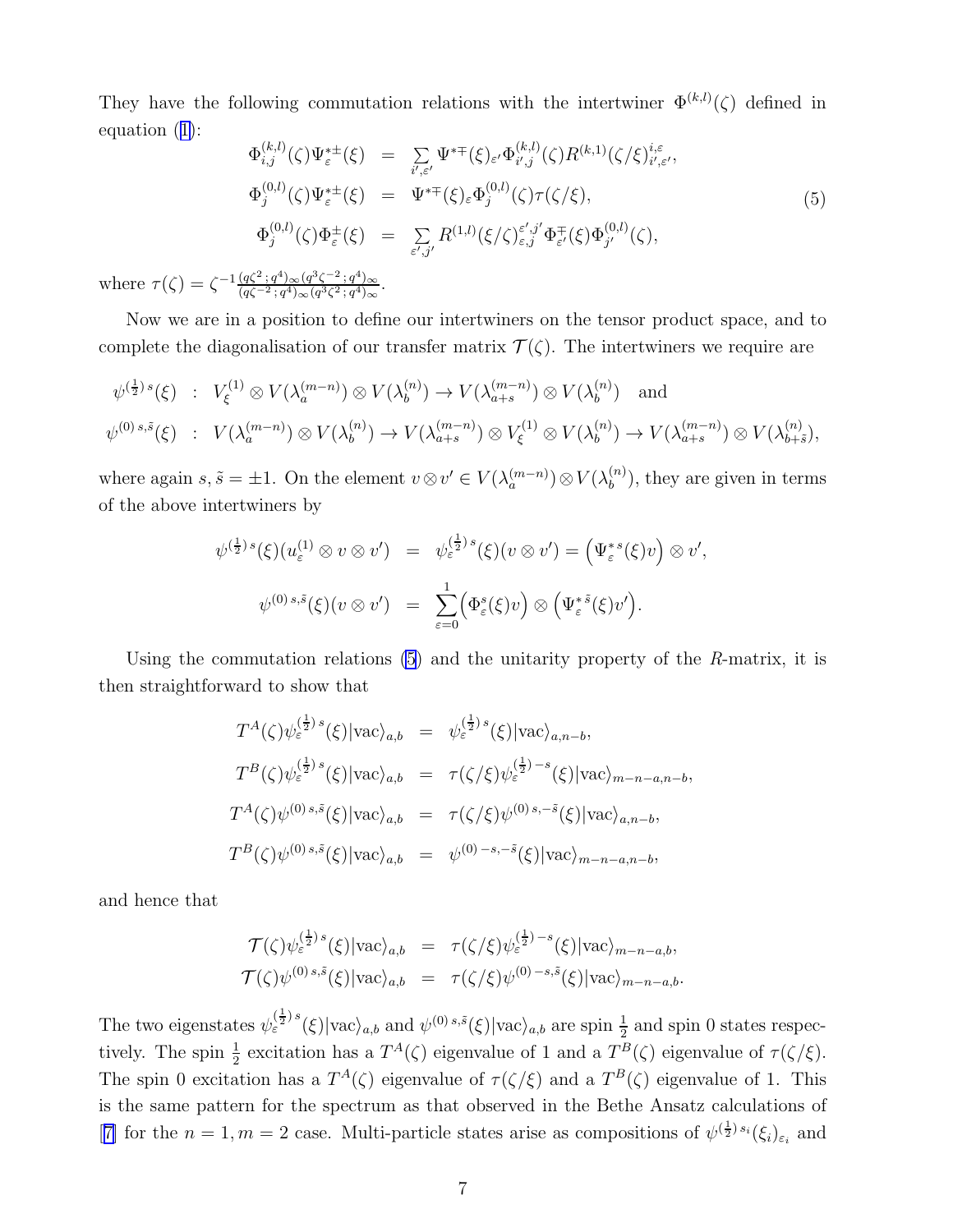$\psi^{(0)}$ <sup>s</sup><sup>*i*</sup>,<sup>s</sup><sup>*i*</sup><sub>i</sub>( $\xi$ <sup>*i*</sup>) acting on  $|{\rm vac}\rangle_{a,b}$ . The eigenvalue of  $\mathcal{T}(\zeta)$  is then simply the product of all the  $\tau(\zeta/\xi_i)$  and  $\tau(\zeta/\xi_{i'})$  factors.

The S-matrix of the excitations in our model is given by the following relations:

$$
\psi_{\varepsilon_{1}}^{(\frac{1}{2})s_{1}}(\xi_{1})\psi_{\varepsilon_{2}}^{(\frac{1}{2})s_{2}}(\xi_{2}) = \sum_{\varepsilon_{1}',\varepsilon_{2}',s_{1}',s_{2}'} \psi_{\varepsilon_{2}'}^{(\frac{1}{2})s_{2}'}(\xi_{2})\psi_{\varepsilon_{1}'}^{(\frac{1}{2})s_{1}'}(\xi_{1})\bar{R}^{(1,1)}(\xi)_{\varepsilon_{1},\varepsilon_{2}'}^{\varepsilon_{1}',\varepsilon_{2}'} W^{II} \begin{pmatrix} \lambda & \mu \\ \mu' & \nu \end{pmatrix} \xi
$$
\n
$$
\psi^{(0)s_{1},\tilde{s}_{1}}(\xi_{1})\psi^{(0)s_{2},\tilde{s}_{2}}(\xi_{2}) = \sum_{s_{1}',s_{2}',\tilde{s}_{1}',\tilde{s}_{2}'} \psi^{(0)s_{2}',\tilde{s}_{2}'}(\xi_{2})\psi^{(0)s_{1}',\tilde{s}_{1}'}(\xi_{1}) W^{I} \begin{pmatrix} \lambda & \mu \\ \mu' & \nu \end{pmatrix} \xi \begin{pmatrix} \tilde{\lambda} & \tilde{\mu} \\ \tilde{\mu}' & \tilde{\nu} \end{pmatrix} \xi \right),
$$
\n
$$
\psi^{(0)s_{1},\tilde{s}_{1}}(\xi_{1})\psi_{\varepsilon_{2}}^{(\frac{1}{2})s_{2}}(\xi_{2}) = \sum_{s_{1}',s_{2}'} \psi_{\varepsilon_{2}}^{(\frac{1}{2})s_{2}'}(\xi_{2})\psi^{(0)s_{1}',\tilde{s}_{1}}(\xi_{1}) W^{*} \begin{pmatrix} \lambda & \mu \\ \mu' & \nu \end{pmatrix} \xi \right),
$$

where  $\xi = \xi_1/\xi_2$ . We use the notation that  $\lambda, \mu, \mu', \nu$  are dominant integral weights of level  $m-n$ , with  $\lambda, \nu$  fixed and  $\mu = \lambda + s_2 \bar{\rho}$ ,  $\mu' = \lambda + s'_1 \bar{\rho}$ ,  $\nu = \lambda + (s_1 + s_2) \bar{\rho}$  (where  $\bar{\rho} = \Lambda_1 - \Lambda_0$ ). The  $s'_1, s'_2$  sum is over all  $s'_1, s'_2 = \pm 1$  such that  $\nu = \lambda + (s'_1 + s'_2) \bar{\rho}$ . The notation and summations for the tildered quantities are the same, except that the weights  $\tilde{\lambda}, \tilde{\mu}, \tilde{\mu'}, \tilde{\nu}$  are of level n. The remaining quantities are given for level  $\ell$  weights by

$$
W^{I} \begin{pmatrix} \lambda_{r}^{(\ell)} & \lambda_{s}^{(\ell)} \\ \lambda_{u}^{(\ell)} & \lambda_{t}^{(\ell)} \end{pmatrix} \xi \right) = \frac{X(p^{2}\xi^{-2})}{X(p^{2}\xi^{2})} \overline{W}_{\ell}^{1} \begin{pmatrix} \lambda_{r}^{(\ell)} & \lambda_{s}^{(\ell)} \\ \lambda_{u}^{(\ell)} & \lambda_{t}^{(\ell)} \end{pmatrix} \xi^{2} \begin{pmatrix} \xi_{t,s+1} - \delta_{r,u-1} \\ \xi_{t}^{2} \end{pmatrix},
$$
  
\n
$$
W^{II} \begin{pmatrix} \lambda_{r}^{(\ell)} & \lambda_{s}^{(\ell)} \\ \lambda_{u}^{(\ell)} & \lambda_{t}^{(\ell)} \end{pmatrix} \xi \right) = \frac{X(\xi^{-2})}{X(\xi^{2})} \overline{W}_{\ell}^{1} \begin{pmatrix} \lambda_{r}^{(\ell)} & \lambda_{s}^{(\ell)} \\ \lambda_{u}^{(\ell)} & \lambda_{t}^{(\ell)} \end{pmatrix} \xi^{2} \begin{pmatrix} \xi_{t,s+1} - \delta_{r,u-1} \\ \xi_{t,s+1} - \delta_{r,u-1} \end{pmatrix},
$$
  
\n
$$
W^{*} \begin{pmatrix} \lambda_{r}^{(\ell)} & \lambda_{s}^{(\ell)} \\ \lambda_{u}^{(\ell)} & \lambda_{t}^{(\ell)} \end{pmatrix} \xi \right) = \frac{X(p\xi^{-2})}{X(p\xi^{2})} \overline{W}_{\ell}^{1} \begin{pmatrix} \lambda_{r}^{(\ell)} & \lambda_{s}^{(\ell)} \\ \lambda_{u}^{(\ell)} & \lambda_{t}^{(\ell)} \end{pmatrix} p^{-1} \xi^{2} \begin{pmatrix} -\xi q^{-(1+r)} \delta_{t,s+1} - \delta_{r,u-1} q^{\delta_{r,t}} \\ -\xi q^{-(1+r)} \delta_{t,s+1} q^{\delta_{r,t}} \end{pmatrix}.
$$
  
\nhere  $X(z) = \frac{(z;p^{2},q^{4}) \infty (q^{4}z;p^{2},q^{4}) \infty}{\sum_{i=1}^{n} q^{-(i+2)} q^{i+2}}$  and  $\overline{W}_{z}^{1}$  is the RSOS Boltzmann weight in the

where  $X(z)$  $(q^2z;p^2,q^4)_{\infty}^2$  $p = q^{\ell+2}$ , and  $\overline{W}_{\ell}^1$  $\frac{1}{\ell}$  is the RSOS Boltzmann weight in the notation of equation (B.2) in[[14\]](#page-11-0).

When  $n = 1$ ,  $m = 2$  (the alternating spin  $\frac{1}{2}$ , spin 1 model), the above commutation relations become

$$
\psi_{\varepsilon_1}^{(\frac{1}{2})}(\xi_1)\psi_{\varepsilon_2}^{(\frac{1}{2})}(\xi_2) = -\sum_{\varepsilon_1',\varepsilon_2'} \psi_{\varepsilon_2'}^{(\frac{1}{2})}(\xi_2)\psi_{\varepsilon_1'}^{(\frac{1}{2})}(\xi_1)R^{(1,1)}(\xi)_{\varepsilon_1,\varepsilon_2'}^{\varepsilon_1',\varepsilon_2'},
$$
  

$$
\psi^{(0)}(\xi_1)\psi^{(0)}(\xi_2) = -\psi^{(0)}(\xi_2)\psi^{(0)}(\xi_1),
$$
  

$$
\psi^{(0)}(\xi_1)\psi_{\varepsilon_2}^{(\frac{1}{2})}(\xi_2) = \tau(\xi)\psi_{\varepsilon_2'}^{(\frac{1}{2})}(\xi_2)\psi^{(0)}(\xi_1).
$$

Here, we have suppressed the appearance of  $s_i$  and  $\tilde{s}_i$ , as in this case they are determined solely by the space on which the operators act. These relations are consistent with the results of [\[7\]](#page-11-0).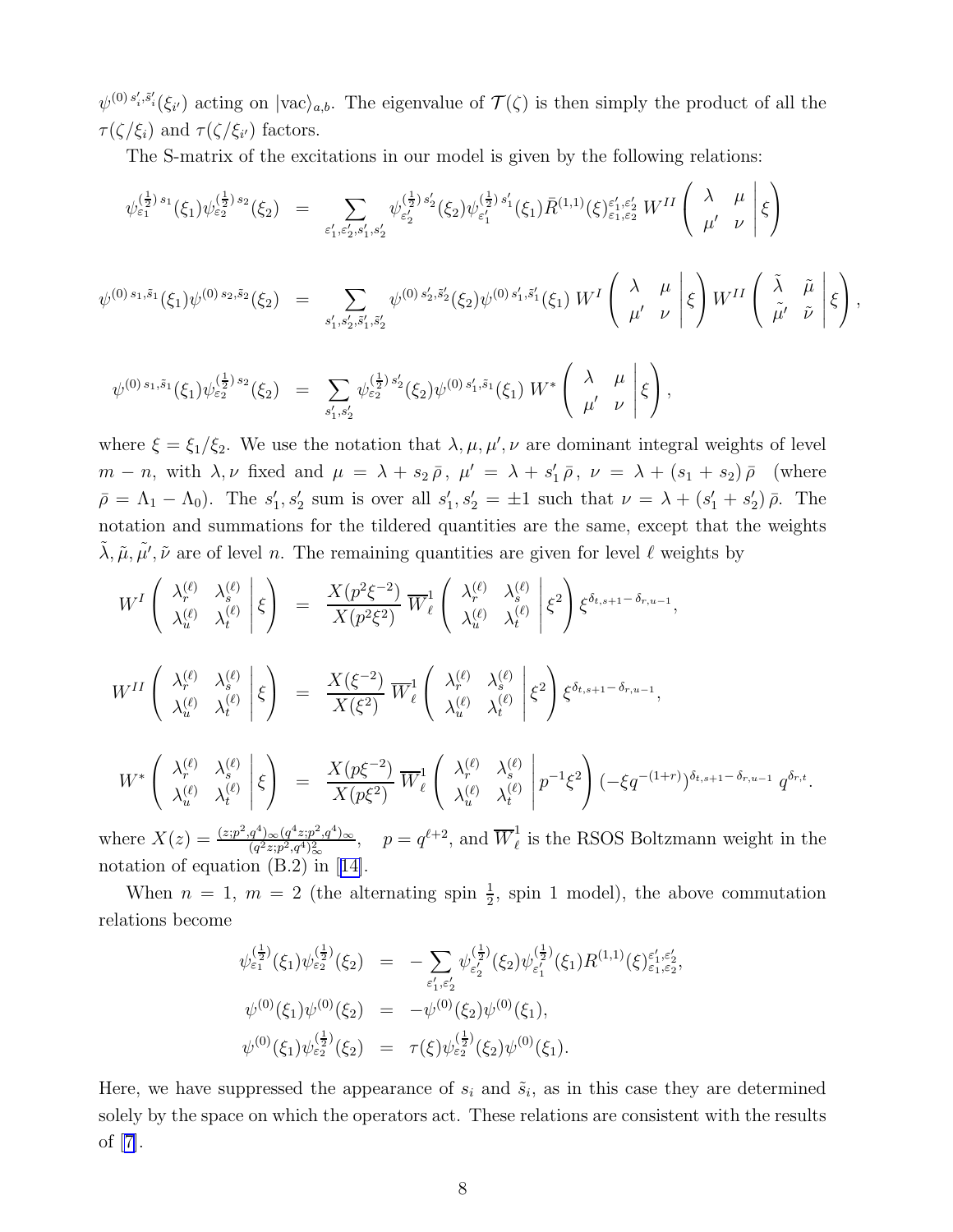<span id="page-8-0"></span>Now we have reached the point where we can discuss correlation functions and the mixing of ground states. A correlation function of the infinite-volume vertex model we are discussing is by definition a ratio  $Z_{a,b}^{\{i_N,\dots,i_1\}}/Z_{a,b}$ . Here,  $Z_{a,b}$  is the partition function described earlier, and  $Z_{a,b}^{\{i_N,\dots,i_1\}}$  is a similarly weighted sum over a restricted set of spin configurations. The restriction is to include only those configurations for which the spin variables on some specified N edges have the fixed values  $i_N, \dots, i_1$ . Suppose that N is odd, and that the N edges are vertical ones located successively in one row. Then, our correlation function will be given by the expression

$$
F_{a,b}^{\{i_N,\dots,i_1\}} =_{a,b} \langle \text{vac} | T_{i_N}^B(1) T_{i_{N-1}}^A(1) T_{i_{N-2}}^B(1) \cdots T_{i_2}^A(1) T_{i_1}^B(1) | \text{vac} \rangle_{a',n-b},
$$
  
\n
$$
= (g^{(0,m)})^{\frac{N+1}{2}} (g^{(0,n)})^{\frac{N-1}{2}} (\chi_a^{(m-n)} \chi_b^{(n)})^{-1}
$$
  
\n
$$
\times \text{Tr}_{\mathcal{H}_{a,b}} \left( q^{2D} \phi_{i_N}^B(-q^{-1}) \phi_{i_{N-1}}^A(-q^{-1}) \phi_{i_{N-2}}^B(-q^{-1}) \cdots \phi_{i_2}^A(-q^{-1}) \phi_{i_1}^B(-q^{-1}) \right)
$$
  
\n
$$
\times \phi_{m-i_1}^B(1) \phi_{n-i_2}^A(1) \cdots \phi_{m-i_{N-2}}^B(1) \phi_{n-i_{N-1}}^A(1) \phi_{m-i_N}^B(1) ,
$$
  
\n
$$
a' = \begin{cases} m-n-a & \text{for } N = 1 \text{ mod } 4; \\ a & \text{for } N = 3 \text{ mod } 4. \end{cases}
$$
 (6)

for  $N = 3 \text{ mod } 4$ .

where

(See[[2](#page-11-0)] for a detailed explanation of this expression for the spin  $\frac{1}{2}$  case; the generalisation to our case is straightforward).

Nowlet us consider the case when  $n = N = 1$ . Our formula ([6\)](#page-6-0) then gives us the 1-point function which corresponds to a restricted sum in which the local variable on the central edge of the central vertical spin  $m/2$  line is fixed (in an alternating spin  $\frac{1}{2}$ , spin  $m/2$  lattice). Suppose instead that we had started out with an infinite lattice consisting of just spin  $m/2$ lines. The algebraic picture of such pure models is considered in [\[15](#page-11-0)]. The question arises as to whether, and how, the 1-point function in our alternating spin lattice might be related to the 1-point in the pure lattice. We can supply a straightforward answer to this question using the algebraic analysis we have described.

The argument is as follows: when  $n = 1, m > 1$ , our half space is  $\mathcal{H}_{a,b} = V(\lambda_a^{(m-1)}) \otimes$  $V(\Lambda_b)$  where  $0 \le a \le m-1, 0 \le b \le 1$ . In this case, we have the irreducible decomposition

$$
V(\lambda_a^{(m-1)}) \otimes V(\Lambda_b) = \bigoplus_{c=0}^m V(\lambda_c^{(m)}) \otimes \Omega_c^{a,b},\tag{7}
$$

where the sum runs over the level m weights  $\lambda_c^{(m)}$ , and  $\Omega_c^{a,b}$  is the space of highest-weight states in  $V(\lambda_a^{(m-n)}) \otimes V(\Lambda_b)$ . In a recent paper [\[16](#page-11-0)], Jimbo and Shiraishi constructed the action of the deformed Virasoro algebra on  $\Omega_c^{a,b}$  by making use of the operator

$$
\psi^{(0)}(\zeta): V(\lambda_a^{(m-1)}) \otimes V(\Lambda_b) \to V(\lambda_{a'}^{(m-1)}) \otimes V_{\zeta}^{(1)} \otimes V(\Lambda_b) \to V(\lambda_{a'}^{(m-1)}) \otimes V(\Lambda_{1-b}),
$$

which we have defined above (again we suppress the s and  $\tilde{s}$  indices of  $\psi^{(0)}(\zeta)$ ). One can prove that

$$
\phi^{B}(\zeta)\psi^{(0)}(\xi) = \psi^{(0)}(\xi)\phi^{B}(\zeta).
$$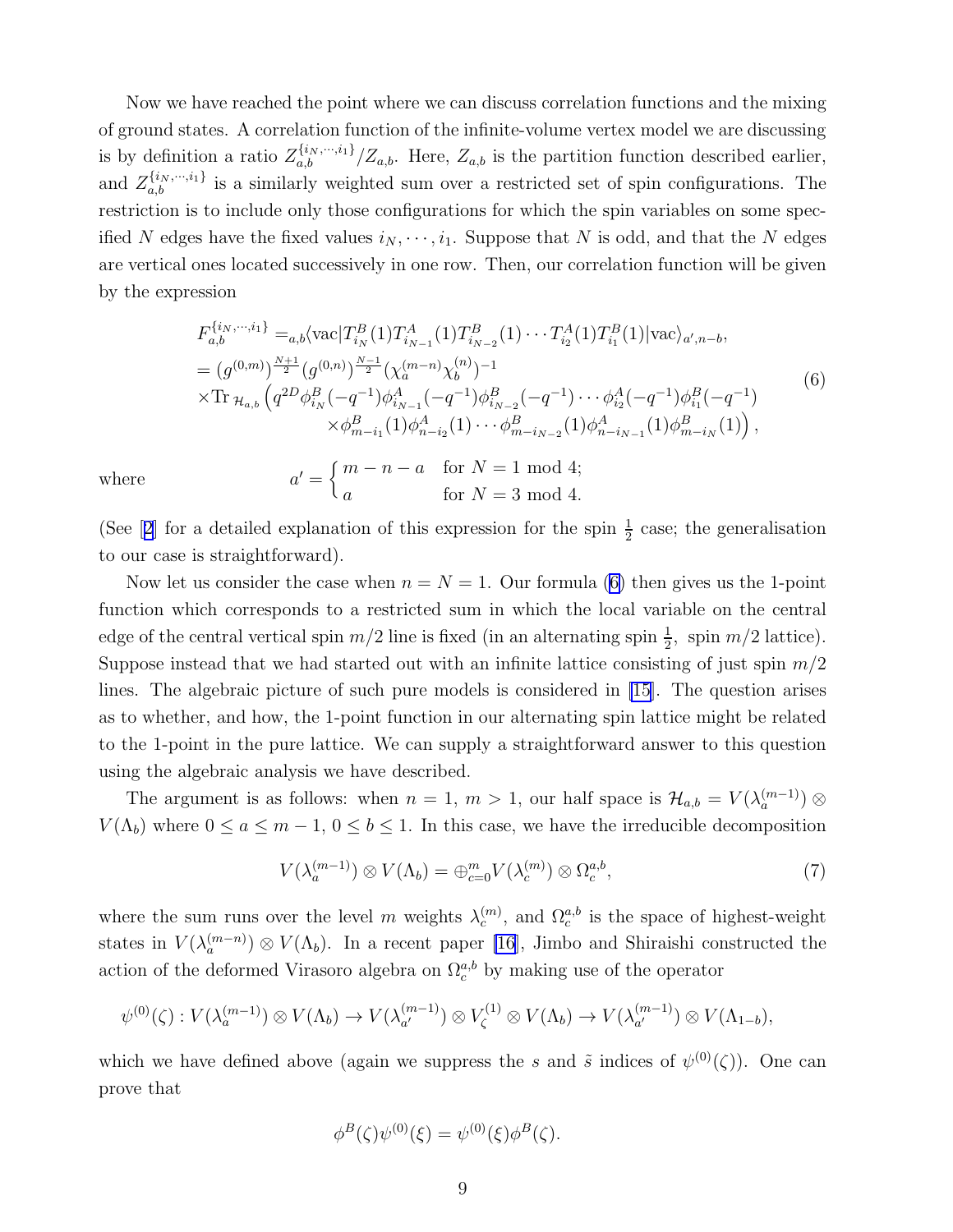Hence,  $\phi^B(\zeta)$  commutes with the action of the deformed Virasoro algebra; it acts only on thespace  $V(\lambda_c^{(m)})$  in ([7\)](#page-8-0).

Now consider the consequences for the 1-point function discussed above, (given by([6\)](#page-6-0) when  $N = n = 1$ . The trace simply splits up into the trace over the different level m highest weight modules in([7\)](#page-8-0). Specifically, we have

$$
F_{a,b}^{\{k\}} = \frac{\sum\limits_{c=0}^{m} F_c^{\{k\}} \chi_c^{(m)} \chi_{\Omega_c^{a,b}}}{\sum\limits_{c=0}^{m} \chi_c^{(m)} \chi_{\Omega_c^{a,b}}},\tag{8}
$$

where  $F_c^{\{k\}}(\zeta)$ , with  $(k = 0, \dots, m)$ , is the corresponding 1-point function for the pure spin  $m/2$  lattice with the ground state labelled by c, and  $\chi_{\Omega_c^{a,b}} = Tr_{\Omega_c^{a,b}}(q^{2D})$ . Thus, the 1point function for the alternating lattice with a particular ground state is given as a linear combination of the 1-point functions associated with different ground states in the pure lattice; there is a mixing of ground states.

Let us briefly discuss the relation between the above result and Baxter's argument in [[17](#page-11-0)]. Consider the simplest case; in which the lattice consists of spin  $\frac{1}{2}$  and spin 1 lines. The idea of Baxter is to change the arrangement of the lines without changing the configuration sums. This is possible because of the Yang-Baxter equation for the Boltzmann weights. A configuration sum consists of the contributions of the chosen ground state and other states which are modified from it at finitely many edges. Namely, it is a sum over diagrams consisting of those edges on which the values of the local variables differ from the ground state values. Usually, in such an expansion, contributions of larger diagrams are of higher order in  $q$ . Suppose this were true for the alternating lattice. In order to compute the 1-point function of a spin 1 local variable on a given edge, we could move the spin  $\frac{1}{2}$  lines far away from this edge. Then, small diagrams of low order would only be associated with the spin 1 lines near the chosen edge. This would imply that the 1-point functions of the alternating lattice should be the same as the 1-point functions of the pure spin 1 lattice. This is in contradiction with our results from the representation theory. However, the above assumption about the size and the order of diagrams is not correct in the alternating lattice. Consider a rectangular region consisting of spin 1 edges that is bordered by four spin  $\frac{1}{2}$  lines. Take the ground state configuration on this lattice corresponding to be  $(a, b) = (0, 0)$ . This ground state consists of alternating values 0 and 2 on the spin 1 edges in this region, and 0 and 1 on the spin  $\frac{1}{2}$  edge on its border. If we switch the configuration of these variables (i.e.,  $0 \leftrightarrow 2$  and  $0 \leftrightarrow 1$ ), the order of the contribution is  $q^2$  no matter how large the region is. This explains the origin of mixing in the small  $q$  expansion.

In fact we have performed such a small  $q$  expansion for our alternating lattice, and calculated up to order  $q<sup>4</sup>$  all the different 1-point functions corresponding to the left-hand sideof ([8\)](#page-8-0) when  $m = 2$ . The level two 1-point functions on the right-hand side of the equation were calculated by Idzumi [\[18\]](#page-11-0). To this order, the results agree with the mixing formula and disagree with the pure 1-point function.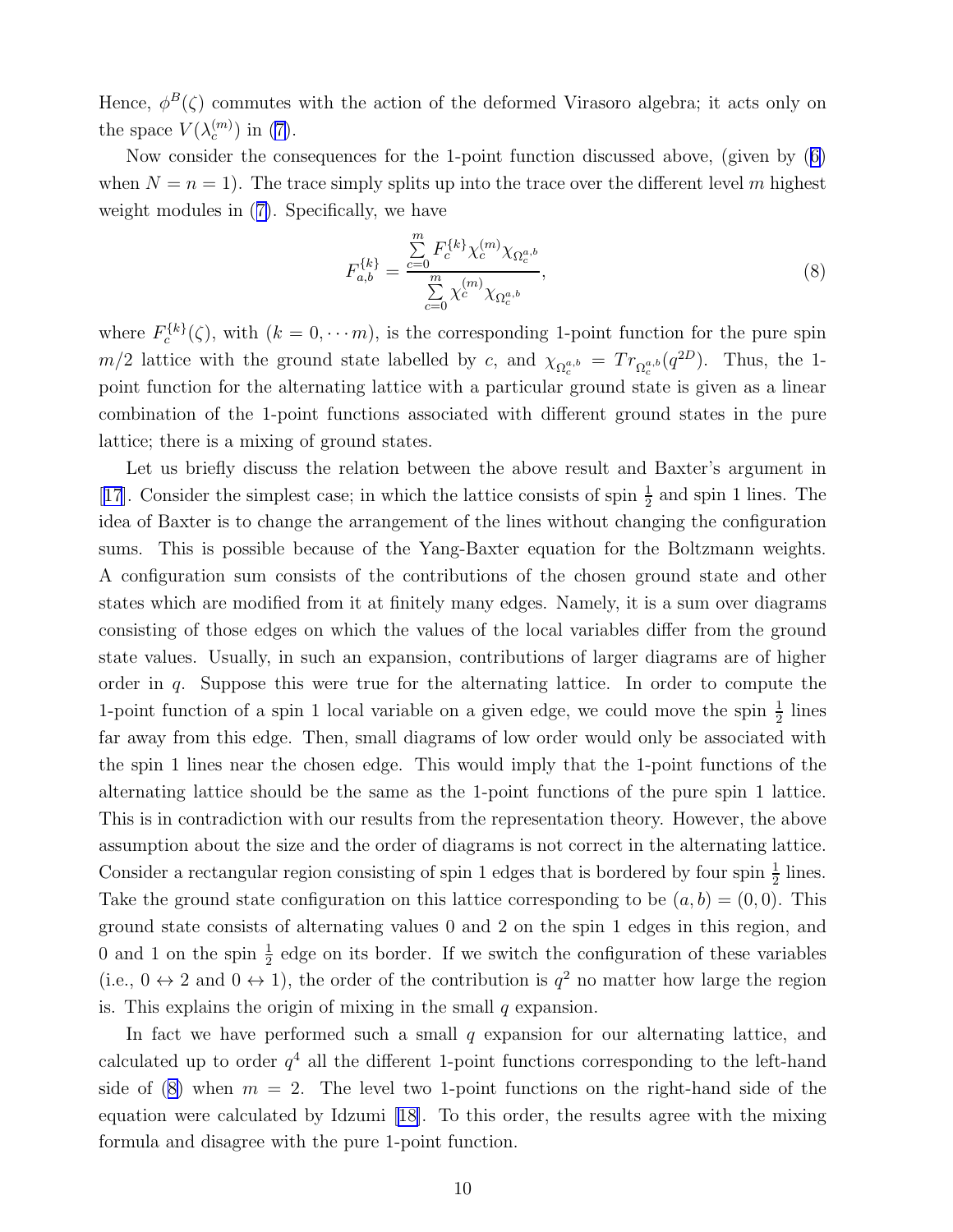Finally, suppose we wish to calculate a correlation function such as

$$
_{a,b}\langle \text{vac}|T_k^A(\zeta)|\text{vac}\rangle_{a,n-b} = g^{(0,n)} \left(\chi_a^{(m-n)}\chi_b^{(n)}\right)^{-1} \text{Tr}_{\mathcal{H}_{a,b}}\left(q^{2D}\phi_k^A(-q^{-1}\zeta)\phi_{n-k}^A(\zeta)\right) \tag{9}
$$

that only involves the insertion of spin  $n/2$  lines into our alternating lattice. From its definition([3\)](#page-4-0),  $\phi^A$  acts just on the right-hand side of the tensor product  $H_{a,b} = V(\lambda_a^{(m-n)}) \otimes$  $V(\lambda_b^{(n)}$  $\binom{n}{b}$ , and so (9) is equal to

$$
g^{(0,n)}\,(\chi_b^{(n)})^{-1} \text{Tr}\,{}_{V(\lambda_b^{(n)})}\left(q^{2D}\Phi_k^{(0,n)}(-q^{-1}\zeta)\Phi_{n-k}^{(0,n)}(\zeta)\right).
$$

This is the 1-point function associated with the pure spin  $n/2$  model with a single ground state. There is no mixing of ground states when we calculate correlation functions involving only insertions of spin  $n/2$  lines into our alternating lattice. The physical argument that was previously wrong is now right. If we move spin  $m/2$  lines far away from our central fixed spin  $n/2$  lines, then diagrams that are of low order in q in the small q expansion are indeed small in size and restricted to the pure spin  $n/2$  region.

To summarise: we have constructed an algebraic picture of infinite-volume alternating spin  $n/2$ , spin  $m/2$  ( $1 \le n < m$ ) vertex models. We have diagonalised the transfer matrix. The eigenstates are made up from spin  $\frac{1}{2}$  and spin 0 particle-like excitations. We have computed the two-particle S-matrix elements for these excitations. A trace formula is given for local correlation functions. Specialising to  $1 = n < m$ , we have expressed the 1-point function associated with a spin  $m/2$  line as a linear combination of the corresponding 1point functions in the pure spin  $m/2$  model with different ground states. For the general alternating model  $(1 \leq n < m)$ , we have shown that the 1-point function associated with a spin  $n/2$  line is equal to the corresponding 1-point function in the pure spin  $n/2$  model, without mixing of ground states.

In this letter, we have presented in brief the main results of our analysis of alternating spin vertex models. A more detailed explanation will be published elsewhere.

We wish to thank Boris Feigin, Michio Jimbo and Masaki Kashiwara for discussions. TM and RW thank Feodor Smirnov for his hospitality in Paris. RW, JH and SJK thank everyone in RIMS for their hospitality. RW acknowledges funding from the RIMS/Isaac Newton Inst./JSPS/Roy. Soc. Exchange Program and from an EPSRC Advanced Fellowship. SJK acknowledges the research grants by Basic Science Research Institute Program, Ministry of Education of Korea, BSRI-98- 1414, and GARC-KOSEF at Seoul National University.

jhong@math.snu.ac.kr, sjkang@math.snu.ac.kr, miwa@kurims.kyoto-u.ac.jp, r.a.weston@ma.hw.ac.uk